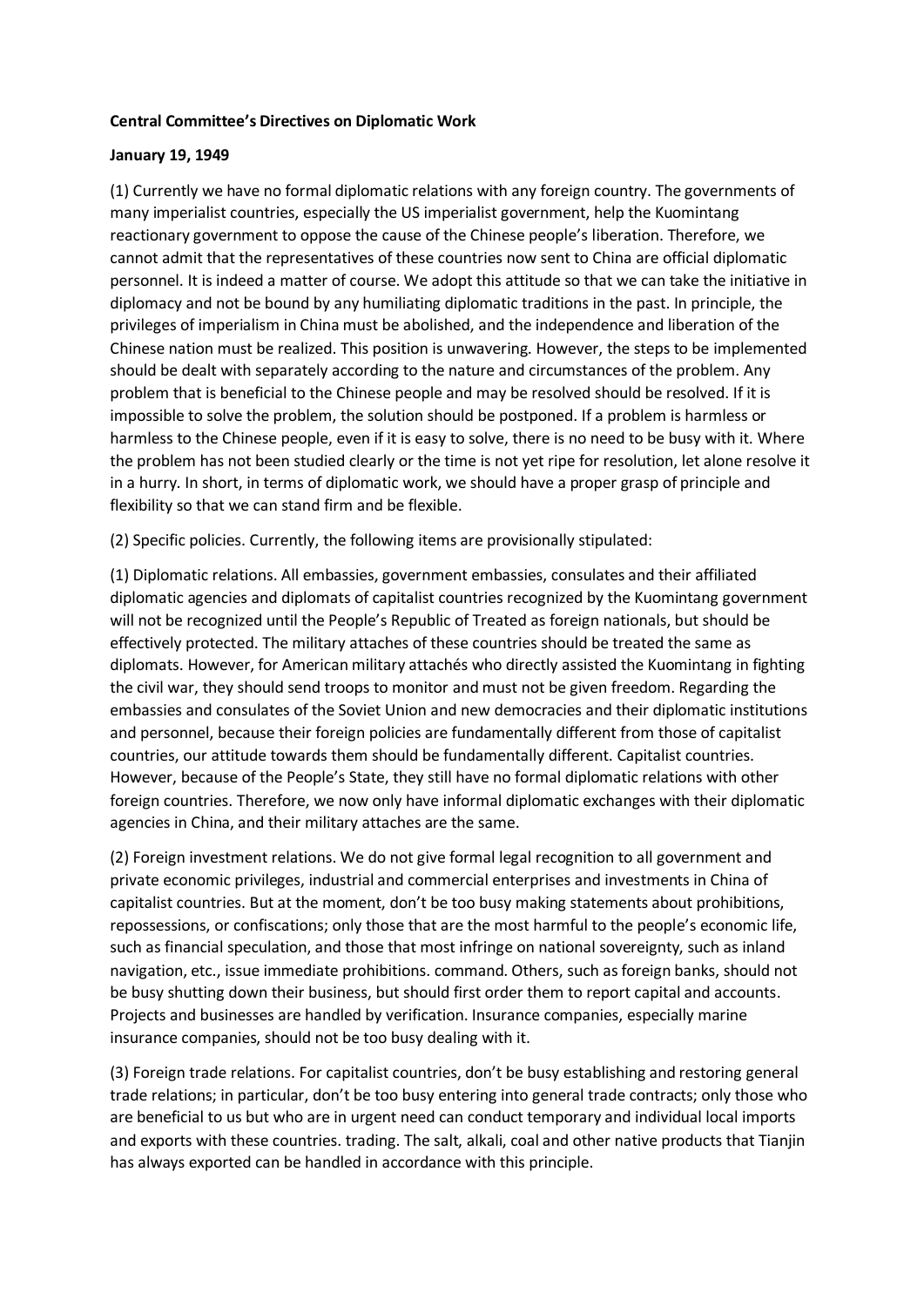(4) Customs taxes. Before I revised the customs tariffs, all import and export trades permitted by me, except for franchisees, should be subject to tariffs as usual. Customs agencies should also accept all of them and assign personnel to manage them. Among them, the staff, except for the reactionary saboteurs, can be retained. Taxes payable by foreign capital in China shall also be paid as usual and shall not be stopped before the tax rules are revised. Tanggu and other ports should implement ship inspections, and no entry is allowed without permission.

(5) Foreign missionaries. Those who have been in our liberated areas are allowed to continue to live and perform business. Newcomers, temporarily disapproved.

(6) Schools run by foreigners. Private foreign schools that have been established are temporarily allowed to maintain the status quo, but their principals must be Chinese; their school funds must be reported from their sources; their courses must be handled in accordance with the rules of other schools. New applications will not be approved. It is a foreign elementary school specially sponsored by foreign children in China. It is allowed to exist, but it must be reported for the record.

(7) Hospitals run by foreigners. Those who have already done so are allowed to continue, but they must be supervised and inspected by me. New owners are not allowed to open without approval.

(8) Newspapers, publications, news agencies, and foreign journalists run by foreign countries. Newspapers and publications that have been published in foreign countries are temporarily ignored, but they must be sent to the annual newspapers and periodicals for registration. After a period of investigation and approval by the central government, registration is generally not granted and publication is stopped. For special cases, it may not interfere temporarily or be handled by the Chinese. Foreign news agencies are not allowed to publish articles, let alone set up private radio stations. TASS and Telecom shall enter into separate contracts and Xinhua News Agency shall collect and distribute them on their behalf. Foreign journalists who enter the country without permission or stay in the liberated cities will not be recognized as journalists, and will not be granted any interview or reporting rights, and will only be treated as foreign nationals.

(9) Cultural institutions run by foreigners. For those who have already done so, after a period of investigation, depending on the situation, they may be approved by the central government, or they may be supervised by personnel; or they may be reorganized; or they may be accepted. The newcomers will be ignored for the time being.

(10) Relief agencies run by foreigners. Those belonging to the imperialist government, such as the Economic Cooperation Administration, should not be recognized and refused to accept their aid and relief. Those who belong to an international cooperation group must consider whether they have harmed the sovereignty of our country and the independence of our people's organizations before they can decide to receive their assistance and Relief or not. Especially for groups or individuals in countries such as the United States and Britain, the background must be identified. Those with reactionary conspiracies will reject them, and those with progressive effects will welcome them. The attitude of welcoming foreign relief affairs is wrong.

(11) Foreign employees. For all foreign employees of non-government agencies, from consultants to general technicians, in principle, we do not recognize the contracts of their original agencies. However, certain foreign employees can be allowed to continue their work in positions that require and are not dangerous. Those who need to be dismissed can be given certain severance pay.

(12) Entry of foreigners. While the war is still in progress, foreigners' entry requirements, except for concessionaires, are generally suspended.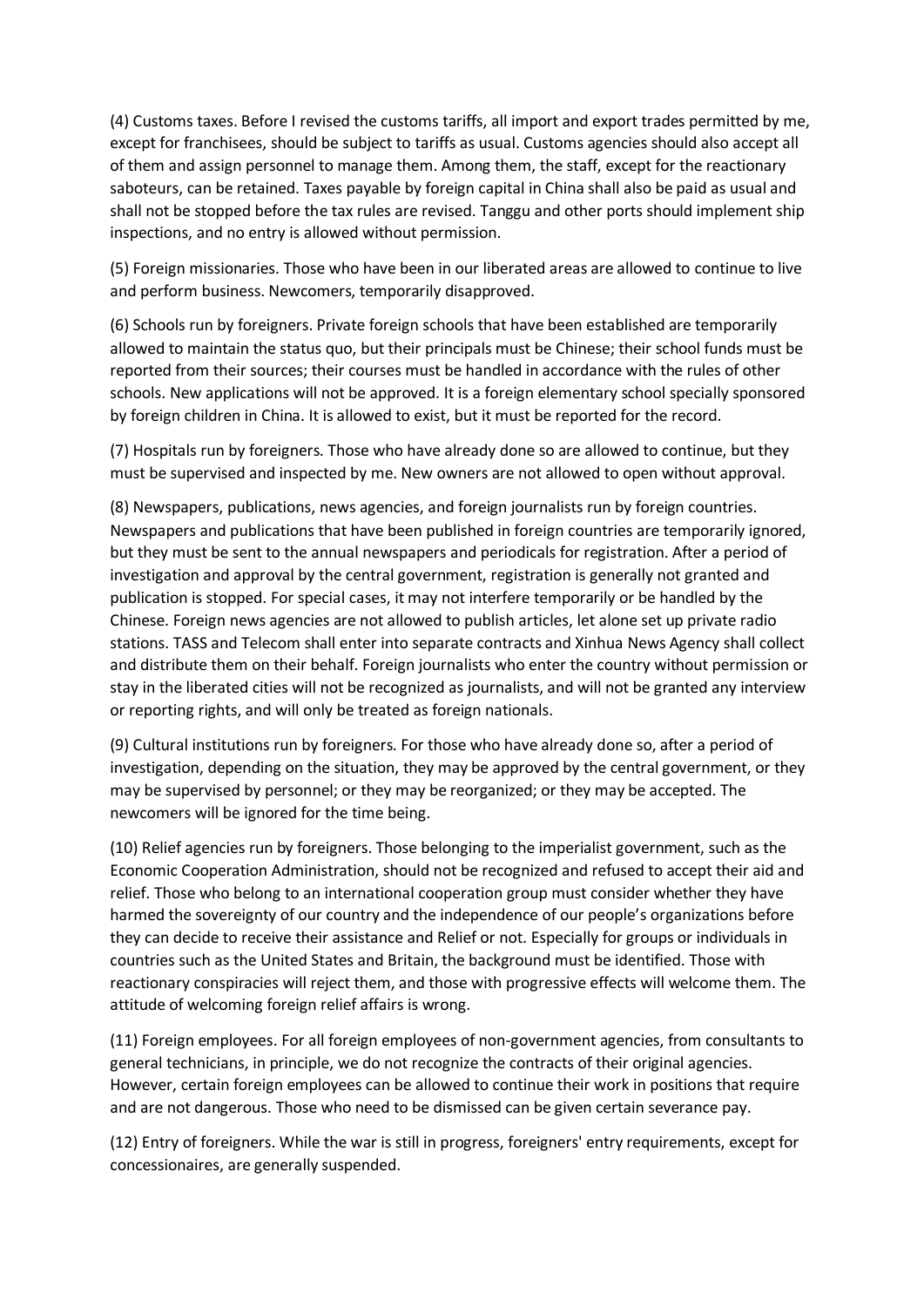(13) The above-mentioned foreign nationals must obey the laws of our people's government in our liberated areas, and must not engage in any conspiracy or espionage activities. Once discovered, they will be severely punished or deported immediately. The above-mentioned foreign nationals are not allowed to carry weapons and pretend to send and receive radio stations without authorization. The original weapon or radio station should be submitted to the local public security organ (ie, the Public Security Bureau) for sealing, and will be retrieved when the person leaves the country. The personal weapons of diplomats of various countries may be allowed to be carried, and their radio stations shall be handed over and sealed.

(14) All foreign nationals should follow the deadline set by the local public security agency, bring their own photos, and register with the designated agency (i.e., the Foreign Nationals Management Section of the Public Security Bureau), and submit their passports. If it is legal, it shall be protected. (15) The last and most important item is that no foreign country or the United Nations is allowed to interfere in China's internal affairs. Because China is an independent country, matters within China should be settled by the Chinese people and the people's government. If any foreigner mentions foreign governments mediating the Chinese civil war and other matters, they should be completely rejected. (3) For foreign affairs organizations, the following institutions can be provisionally stipulated at present: (1) Every city, where there are foreign nationals living, should have a foreign nationals management section in the public security bureau, which specializes in the residence, communication and occupation of foreign nationals Registration, inquiry and inspection, and issuance of passports. If any foreign nationals are found to have inconsistent passports, identity violations, or illegal sabotage, the foreign national's management section has the right to submit to the Public Security Bureau to punish them in accordance with the law, or to deport them.

(2) A foreign nationals affairs office shall be established in the prescribed cities and municipalities to take charge of the affairs operated by foreign nationals (such as factories, enterprises, banks, companies, shops, schools, hospitals, churches, organizations, newspapers, publications, etc.). News agencies, etc.) registration, review and approval. If the nature of the problem is a general approval for filing a case, approval request or giving a rebuttal, it shall be written by the municipal government for minor cases, and by the liberated area government for major cases. If the nature of the problem is factory production order, import/export trade, bank loan or other specialized business, it should be introduced to the competent authorities at all levels Contact, and internally, it should be reported to the central or central bureau for approval.

(3) Set up a diplomatic issues research group within the prescribed urban military control committee, led by a comrade in charge of the municipal party committee, and involve comrades in charge of the Foreign Nationals Affairs Office of the Municipal Government and the Foreign Nationals Management Section of the Public Security Bureau to jointly study relevant foreign nationals and foreign nationals. Collect various materials on diplomatic issues, make regular reports to the Central Committee and the Central Bureau, and raise questions and opinions that should be requested.

(4) The two liberated areas of Northeast China and North China should set up a foreign nationals' affairs management office within the government and concurrently a foreign nationals affairs office of a city (such as Northeast China and Shenyang, North China and Beiping, East China, Northwest China, and Central Plains may not be established temporarily). Gain experience and guide everywhere.

(5) At present, the municipal governments of Harbin, Shenyang, Beiping, Tianjin, and Jinan should establish the Foreign Nationals Affairs Office and the Foreign Nationals Management Section of the Public Security Bureau, and the person in charge must report to the central government for approval.